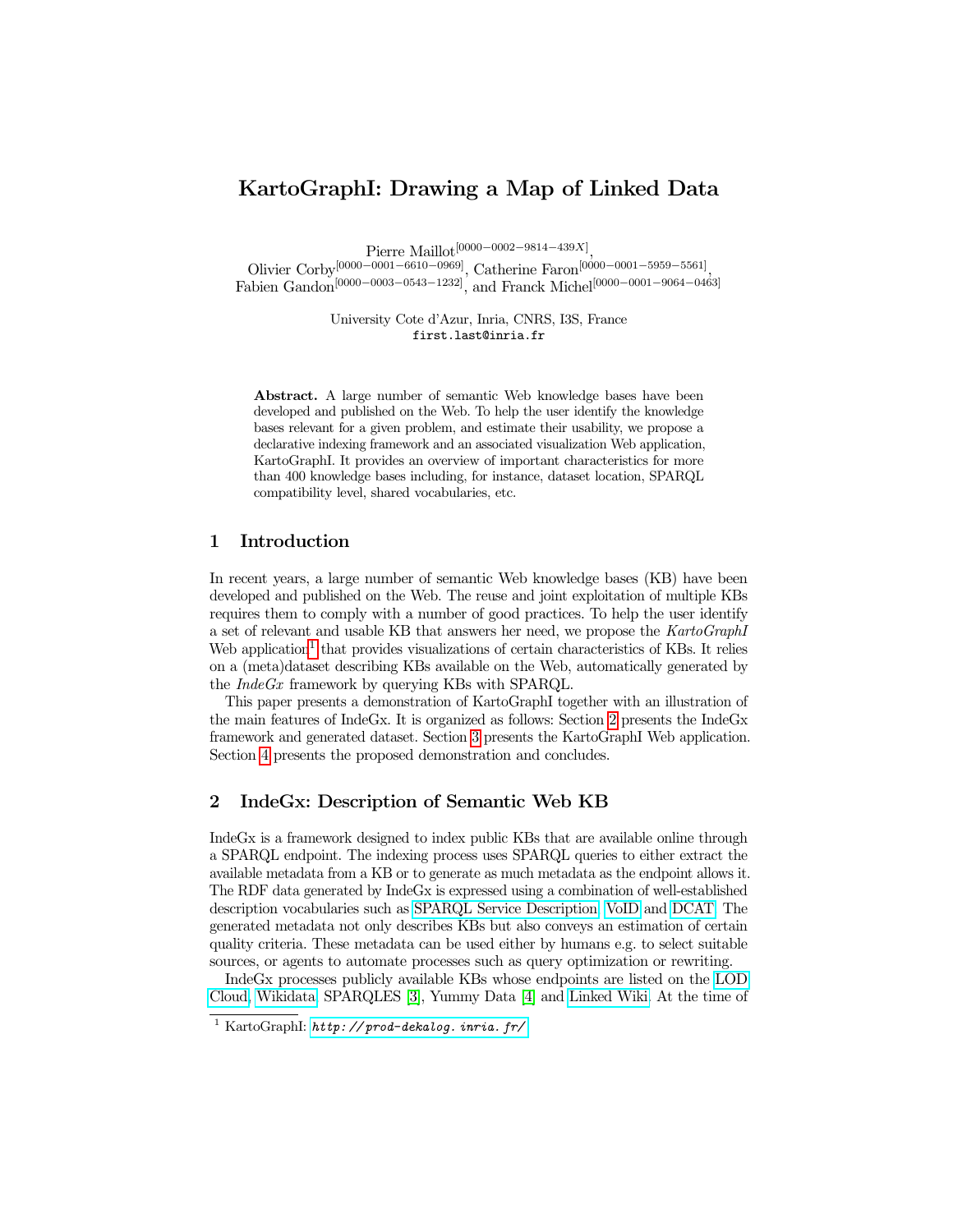2 P. Maillot et al.

writing, IndeGx has processed and indexed 553 KBs. The generation of a KB description depends on the capabilities of its endpoint. In particular, complex queries, such as those using counting and string-based operators on large quantities of triples or disjunctions, may fail due to the limits in time and resources of the endpoint.

IndeGx can be extended with new KB description features as long as they can be extracted with SPARQL queries. Those new features will be used in future indexations. The operations made by IndeGx to extract metadata are described in RDF in a [GitHub](https://github.com/Wimmics/dekalog/tree/master/rules) [repository](https://github.com/Wimmics/dekalog/tree/master/rules) using the [EARL](https://www.w3.org/TR/EARL10-Schema/) and the [Manifest](http://www.w3.org/2001/sw/DataAccess/tests/test-manifest) vocabularies. This structure makes it possible to add operations used in other similar approaches. IndeGx already uses the operations described in the approaches SPORTAL [\[2\]](#page-4-2) and SPARQLES.

Asserted Dataset Descriptions. Provenance information concerns, among others, a dataset's authors, contributors, editors, license, source datasets, generation method, date of creation and modification. Those provenance metadata are important for transparency of and trust in the KB. They are generally asserted by the KB creators as part of a VoID description, but are difficult to discover when they are not given. IndeGx extracts the available provenance information of a KB by looking in its dataset for metadata descriptions made using VoID, DCAT or SPARQL-SD vocabularies. We separate the most basic provenance metadata into 4 categories: the authorship, the licensing, the time, and the source. The results show that less than 1% of KBs with a public SPARQL endpoint contain such metadata.

Endpoint Capabilities. The content of a KB is only as reachable as its endpoint is available. Approaches such as SPARQLES [\[3\]](#page-4-0) estimate the performance of SPARQL endpoints using SPARQL queries. IndeGx reuses SPARQLES queries and extends them to survey the implementation of the features of the SPARQL language by endpoints.

Data Quality Measures. Several criteria have been identified as indicators of the quality of a KBs, such as those listed in [\[1](#page-4-3)[,4\]](#page-4-1). IndeGx evaluates KBs according to several of those quality criteria using SPARQL queries.

Traceability of the indexing process. IndeGx generates traceability metadata for every operation done on every dataset. The metadata contain information such as the start and end time of each operation, the query submitted and the error returned if it so happens. The generated traces support the study of the average performance of endpoints and of the responses of each endpoint to determine some of their characteristics.

# <span id="page-1-0"></span>3 KartoGraphI: Drawing a Map from Semantic Web KBs

[KartoGraphI](http://prod-dekalog.inria.fr/) is a Web application visualizing the data generated by IndeGx. It draws various visualizations and statistics grouped along several view points described below.

Used/Shared Vocabularies. The (re)use of well-known vocabularies in a dataset facilitates its re-usability by others and is one of the core principles of Linked Data. IndeGx extracts the list of vocabularies from the namespaces of classes and properties a dataset uses.

KartoGraphI first generates a visualization of the endpoints linked to all the vocabularies, including the vocabularies used by no other KB (Figure [1\)](#page-2-0). Secondly, a refined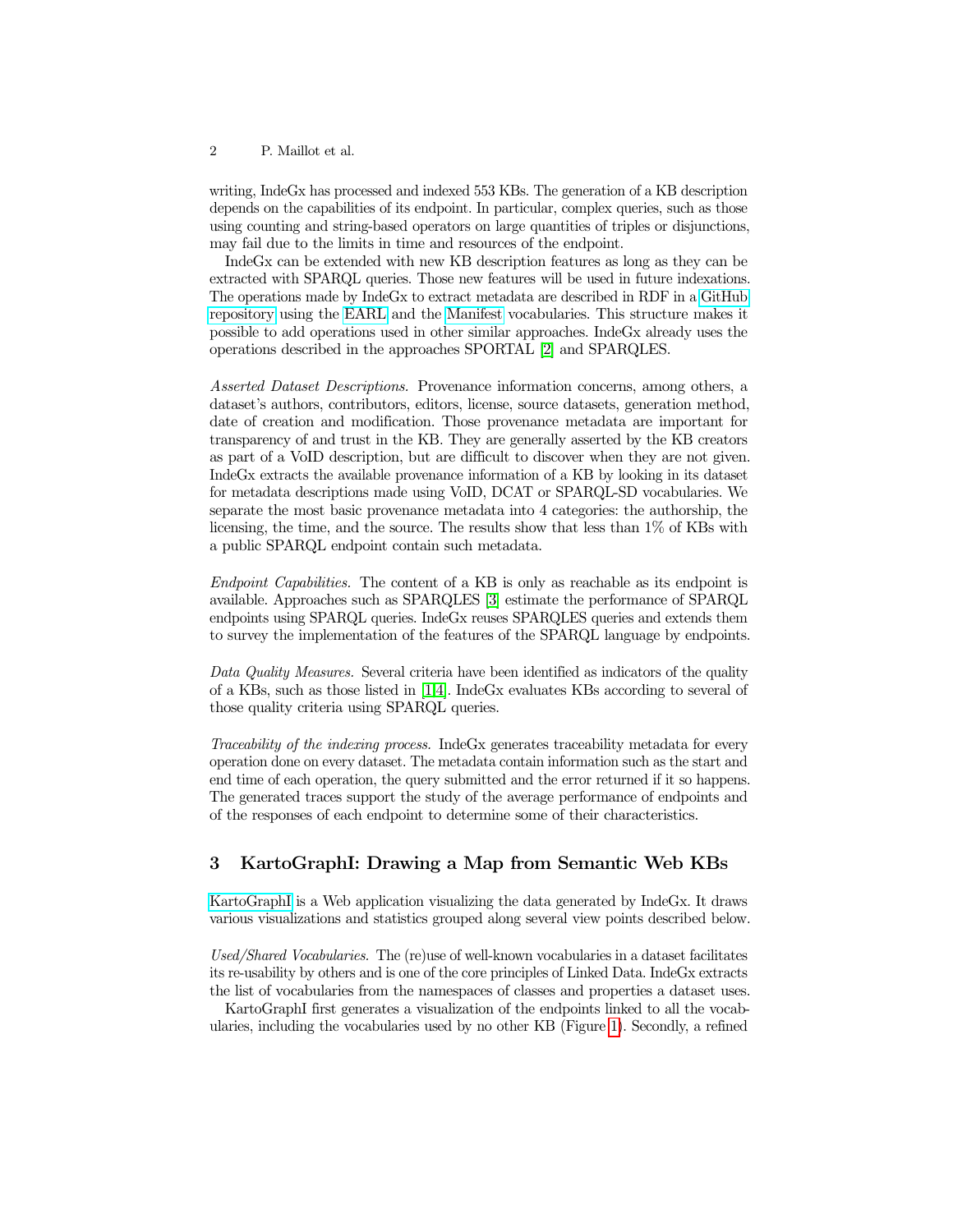

<span id="page-2-0"></span>Fig. 1. Graph of the endpoints listed on LOD Cloud website and their vocabularies. The vocabularies are extracted by IndeGx from the namespaces of classes and properties of the datasets.

version of this visualization focuses on well-known vocabularies by showing only a subset of 3487 namespaces extracted from [Linked Open Vocabularies \(LOV\)](https://lov.linkeddata.es/dataset/lov) and [prefix.cc.](http://prefix.cc/) A ˙ major advantage of this refined visualization is to filter out any unknown vocabulary that may result of a typographical error or the non-respect of naming conventions. However, it can also filter out new or very specialized vocabularies that are not listed on those sites.

KartoGraphI also offers a third visualization that connects the endpoints to the keywords associated to their well known vocabularies. This association of endpoints and keywords can be used to identify the domains a KB pertains to.

Dataset Population. VoID allows to give statistics about the triples and instances present in a dataset. Such metadata give an idea of the scale of a dataset and the most advanced statistics can be used to optimize queries. After trying to retrieve such information from the metadata given in a KB, IndeGx uses SPARQL queries to update the retrieved metadata and as much as possible extract all the possible statistics that can be expressed with VoID. They include statistics such as the number of triples using a certain property with an instance of a certain class as an object. Such statistics are extracted using CPU- and/or memory-intensive queries that only endpoints backed by large hardware resources can answer.

Endpoint Capabilities. The results displayed by KartoGraphI (Figure [2\)](#page-3-1), show that two-thirds of the endpoints tested by IndeGx support at least 80% of all tested SPARQL features. The endpoints from the remaining third either returned errors or did not answer any SPARQL query.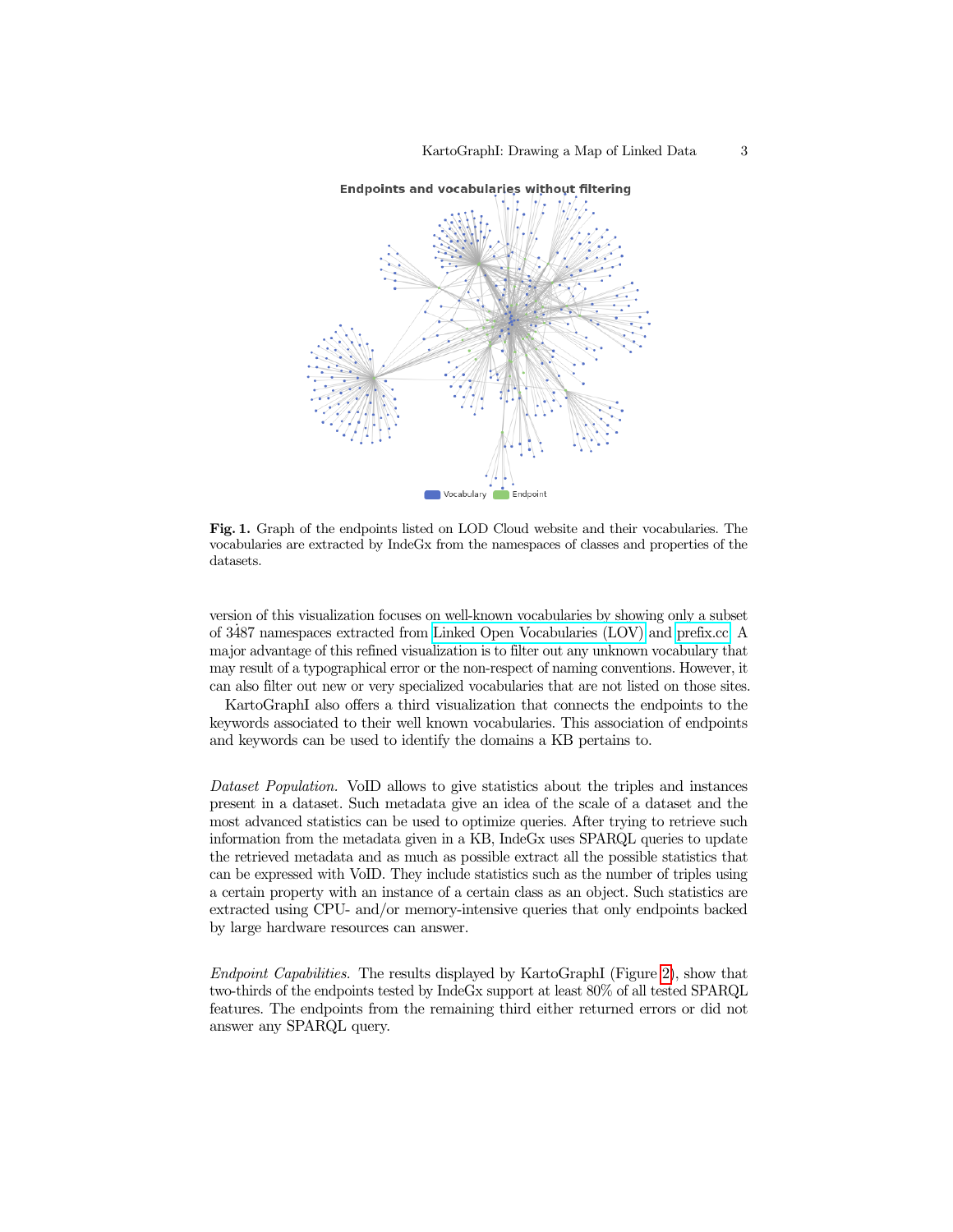

<span id="page-3-1"></span>Fig. 2. Bar chart of the distribution of the endpoints according to their coverage of SPARQL features.

Data Quality Measures. The quality of the data of a KB can be measured according to different criteria. Among them, one of the structural quality measures depends on the respect of community best practices such as avoiding the usage of blank nodes and RDF data structures such as lists, sequences, and bags. It is to be noted that vocabularies such as OWL and SHACL use blank nodes and data structures to define vocabularies. Due to that, this measure may not be adapted as it is for datasets such as ontology repositories. This kind of criteria appears to be well complied with among the KBs processed. The proportion of resources that are not blank nodes in a dataset is close to 100%. The proportion of triples that are not part of the definition of RDF data structures is 76.2%. Other quality measures include the interlinking of a KB with others, through the use of shared vocabularies. They also include the readability of the KB by humans, based on the presence of labels and short readable URIs. The interlinking of KBs is generally good among the KBs processed, with on average 75% of the vocabularies used in a KB being listed on vocabulary portals. On the other side, the readability of KBs is not good in general according to our measures: an average 42% of the resources have no label, and an average 49% of them do not have short URIs.

Geolocation. The geolocation of endpoints is often overlooked as metadata of a KB. Using only SPARQL queries, IndeGx could only get endpoint timezones as an indicator of their location. To work around this lack, KartoGraphI uses external APIs to determine the location of endpoints from their URL. The resulting map, shown in Figure [3,](#page-4-4) illustrates that, although the Linked Data is an international effort, it is over-represented in Europe whereas there is an "empty diagonal" from South-West to North-East, containing no publicly available KBs. It is however possible that KBs hosted by countries in this zone be listed in resources currently not considered by IndeGx.

# <span id="page-3-0"></span>4 Proposed Demonstration

The demo will be as follow: Attendees will be guided through the different visualizations of the KartoGraphI Web application. A commentary of the notable features observed in the KBs descriptions created by IndeGx from publicly accessible endpoints